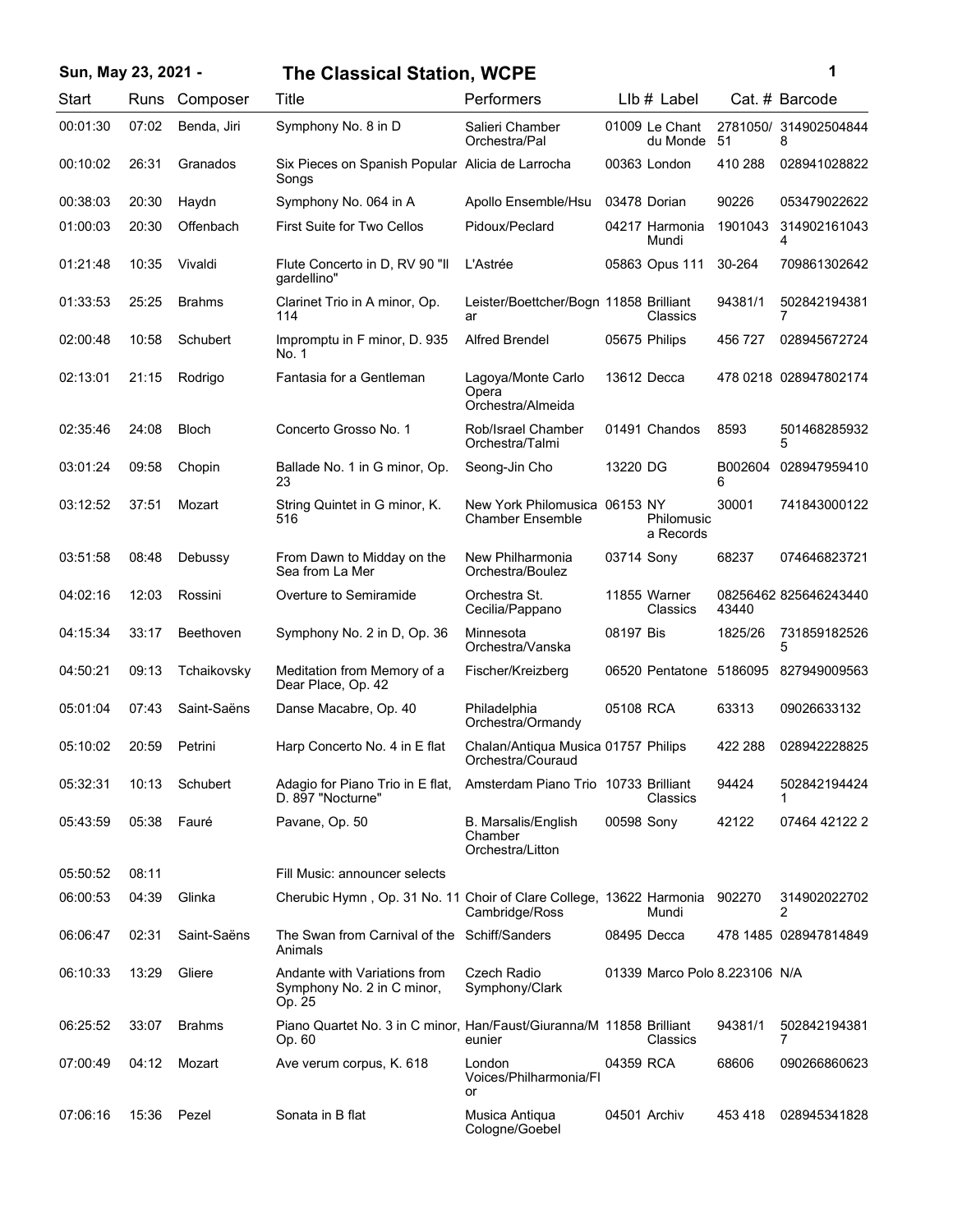## **Sun, May 23, 2021 - 2 The Classical Station, WCPE**

| Start    | Runs  | Composer            | Title                                                               | Performers                                                         | Llb # Label                      |         | Cat. # Barcode        |
|----------|-------|---------------------|---------------------------------------------------------------------|--------------------------------------------------------------------|----------------------------------|---------|-----------------------|
| 07:23:07 | 06:00 | Reger               | Romance in G minor, Op. 69<br>No. 8                                 | <b>Bernard Haas</b>                                                | 08703 Naxos                      |         | 8.553926 730099492621 |
| 07:29:38 | 28:30 |                     | SING FOR JOY                                                        | www.stolaf.edu                                                     |                                  |         |                       |
| 08:01:08 | 03:38 | Vaughan<br>Williams | Come down, O Love divine                                            | King's College<br>Choir/Cleobury                                   | 05443 EMI                        | 57026   | 724355702623          |
| 08:04:46 | 05:48 | Clausen             | Ubi caritas                                                         | <b>Vocal Arts Ensemble</b><br>of Durham/Wynkoop                    | 06348 ARSIS                      | 145     | 600313014529          |
| 08:13:04 | 03:44 | Belcher             | An Anthem of Praise                                                 | Oregon State<br>University Choir/Jeffers                           | 04252 New World 80255<br>Records |         | 093228025528          |
| 08:16:48 | 06:27 | Rogier              | Peccavi quid faciam tibi                                            | Magnificat/Cave                                                    | 05240 Linn                       | 109     | 691062601092          |
| 08:23:15 | 06:44 | Rutter              | Veni Sancte Spiritus                                                | Choir of King's<br>College,<br>Cambridge/Quinney/Cl<br>eobury      | 05199 EMI                        | 56605   | 724355660527          |
| 08:32:29 | 01:33 |                     | <b>GSM Commentary: Richard</b><br>Webster                           | <b>Richard Webster</b>                                             | <b>GSMC</b>                      |         |                       |
| 08:34:02 | 04:01 | Webster             | O Thou who camest from<br>above                                     | <b>Voices of Trinity</b><br>Church/Webster                         | 13720 Advent<br>Press            | n/a     | n/a                   |
| 08:38:03 | 06:18 | Vaughan<br>Williams | Hail Thee, Festival Day!                                            | <b>First Congregational</b><br>Church of Los<br>Angeles/Somerville | 05262 Gothic                     | 49121   | 000334912123          |
| 08:44:21 | 04:45 | Elder               | Ave Maria                                                           | <b>ECU Chamber</b><br>Singers/Crane                                | 12386 Self-publis n/a<br>hed     |         | n/a                   |
| 08:51:36 | 06:07 | Gombert             | Quam pulchra es                                                     | Stile Antico                                                       | 09280 Harmonia<br>Mundi          | 807489  | 093046748968          |
| 08:57:53 | 03:08 | Larsen              | Veni, Creator Spiritus                                              | Douglas Cleveland                                                  | 08705 Gothic                     | 49113   | 000334911324          |
| 09:04:11 | 09:34 | Bach                | Cantata 59, "Wer mich liebet"                                       | Holland Boys'<br>Choir/Netherlands<br>Bach<br>Collegium/Leusink    | 12050 Brilliant<br>Classics      | 94050   | 502842194050<br>2     |
| 09:15:35 | 19:36 | Handel              | Chandos Anthem No. 01, "O be The<br>joyful in the Lord" (Psalm 100) | Sixteen/Christophers                                               | 01592 Chandos                    | 8600    | 501468286002<br>4     |
| 09:37:01 | 22:11 | Mozart              | Missa brevis in G, K. 49/47d                                        | Leipzig Radio<br>Chorus/Kegel                                      | 12832 Philips                    | 422 734 | 028942251922          |
| 10:02:12 | 09:03 |                     | Charpentier, M. Te Deum, H.147                                      | Le Concert<br>Spirituel/Niquet                                     | 04678 Naxos                      |         | 8.553175 730099417525 |
| 10:13:45 | 45:45 | Sowerby             | The Throne of God                                                   | <b>William Ferris</b><br>Chorale/Composer<br>Festival Orchestra    | 10907 Albany                     | 232     | 034061023227          |
| 11:01:20 | 31:35 | Fevin               | Missa Salve sancta parens                                           | <b>Brabant</b><br>Ensemble/Rice                                    | 13385 Hyperion                   | 7533    | 034571282657          |
| 11:35:25 | 13:04 | Bach                | Trio Sonata in D minor, BWV<br>527                                  | Marie-Claire Alain                                                 | 08249 Erato                      | 91931   | 745099193126          |
| 11:49:44 | 09:19 |                     | Fill Music: announcer selects                                       |                                                                    |                                  |         |                       |
| 12:00:53 | 27:10 | Schumann            | Humoreske, Op. 20                                                   | Alicia de Larrocha                                                 | 04859 RCA                        | 68657   | 090266865727          |
| 12:29:18 | 02:10 | Clarke              | <b>Trumpet Voluntary</b>                                            | <b>Canadian Brass</b>                                              | 04000 RCA                        | 68257   | 090266825721          |
| 12:33:18 | 26:00 | Mozart              | Violin Concerto No. 5 in A, K.<br>219 "Turkish"                     | Zehetmair/Philharmoni 01474 Teldec<br>a                            |                                  | 46340   | 022924634024          |
| 13:01:08 | 24:03 | Bach                | Orchestral Suite No. 4 in D,<br><b>BWV 1069</b>                     | English Baroque<br>Soloists/Gardiner                               | 01444 Erato                      | 88049   | 326965880492<br>8     |
| 13:27:01 | 13:59 | Granados            | Spanish Dances, Set No. 2                                           | Alicia de Larrocha                                                 | 01261 London                     | 414 557 | 028941455727          |
| 13:42:15 | 16:41 | Sibelius            | Karelia Suite, Op. 11                                               | Philharmonia/Ashkena 00495 London<br>zy                            |                                  | 414 534 | 028941453426          |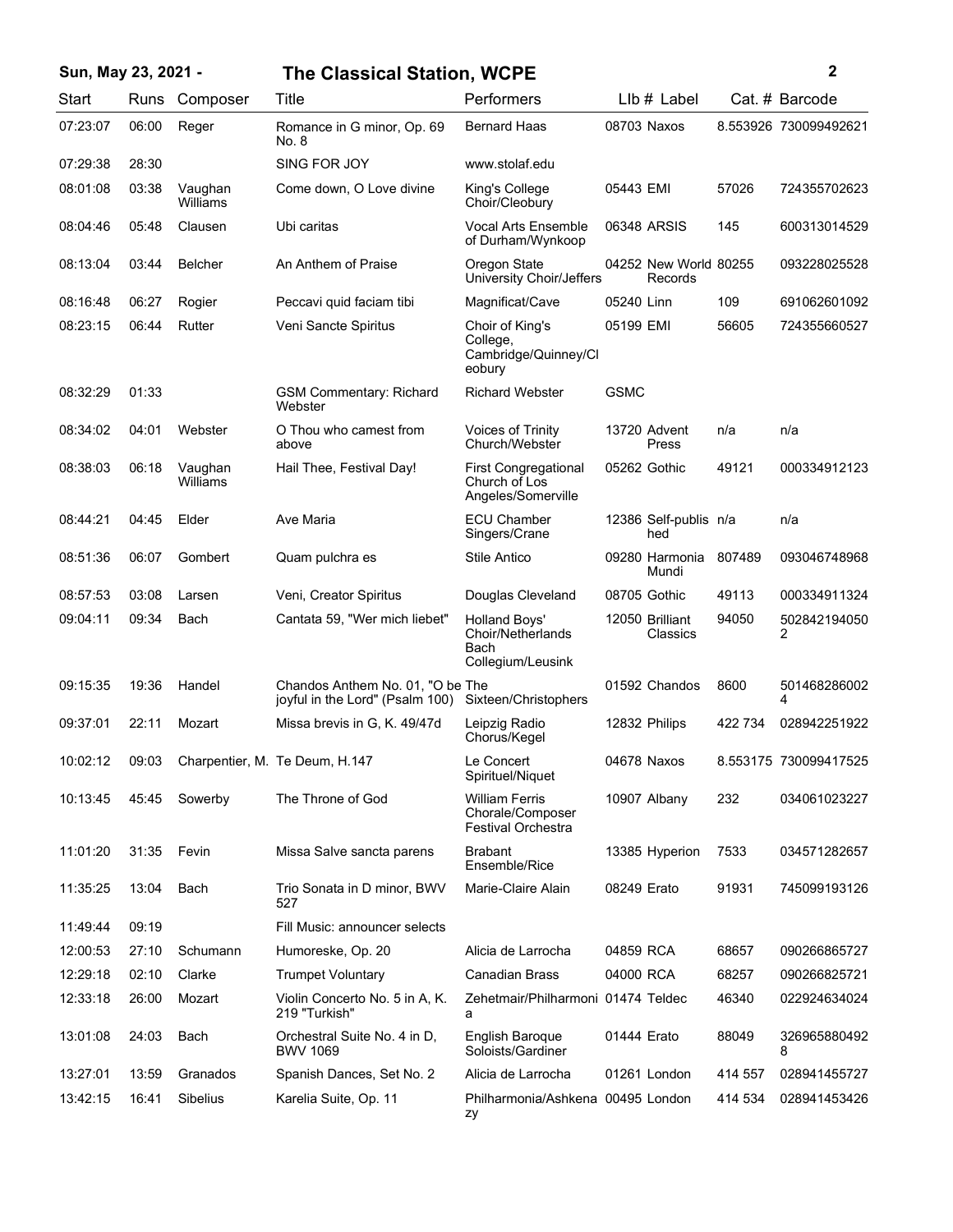| Sun, May 23, 2021 - |       |                 | <b>The Classical Station, WCPE</b>                                                                                                                                                            |                                                                             |                                           | 3                   |                            |
|---------------------|-------|-----------------|-----------------------------------------------------------------------------------------------------------------------------------------------------------------------------------------------|-----------------------------------------------------------------------------|-------------------------------------------|---------------------|----------------------------|
| Start               | Runs  | Composer        | Title                                                                                                                                                                                         | Performers                                                                  | LIb # Label                               |                     | Cat. # Barcode             |
| 14:00:46            | 36:10 | Beethoven       | Triple Concerto in C, Op. 56                                                                                                                                                                  | Zukerman/Kirshbaum/ 04922 RCA<br>Browning/London<br>Symphony/Eschenbac<br>h |                                           | 68964               | 090266896424               |
| 14:38:46            | 10:32 |                 | Fill Music: announcer selects                                                                                                                                                                 |                                                                             |                                           |                     |                            |
| 14:50:33            | 08:30 | Handel          | Trio Sonata No. 6 in D                                                                                                                                                                        | Convivium                                                                   | 05122 Hyperion                            | 67083               | 034571170831               |
| 15:00:53            | 12:33 | Smetana         | Three Dances from The<br><b>Bartered Bride</b>                                                                                                                                                | London<br>Symphony/Simon                                                    | 00771 Chandos                             | 8412                | N/A                        |
| 15:14:41            | 09:27 | Boyce           | Symphony No. 7 in B flat                                                                                                                                                                      | <b>English String</b><br>Orchestra/Boughton                                 | 02646 Nimbus                              | 5345                | 083603534523               |
| 15:25:58            | 32:33 | Schumann        | Symphony No. 3 in E flat, Op.<br>97 "Rhenish"                                                                                                                                                 | Royal<br>Concertgebouw/Haitink                                              | 01373 Philips                             | 411 104             | 028941110428               |
| 16:00:21            | 26:33 | Mozart          | Piano Concerto No. 23 in A, K.<br>488                                                                                                                                                         | Browning/Orchestra of 07794 Musical<br>St. Luke's/Rudel                     | Heritage<br>Society                       |                     | 5168492 717794684926       |
| 16:28:09            | 18:11 | Debussy         | Games (Jeux)                                                                                                                                                                                  | French National Radio 06905 EMI<br>and TV<br>Orchestra/Martinon             |                                           | 75526               | 724357552622               |
| 16:48:10            | 10:18 | <b>Berlioz</b>  | Overture to Benvenuto Cellini,<br>Op. 23                                                                                                                                                      | New York<br>Philharmonic/Boulez                                             | 02950 Sony                                | 64103               | 074646410325               |
| 17:00:18            | 20:59 | Grieg           | Holberg Suite, Op. 40                                                                                                                                                                         | English Chamber<br>Orchestra/Leppard                                        | 02718 Philips                             | 438 380             | 02894388023                |
| 17:22:32            | 11:58 | Vivaldi         | Lute Concerto in D, RV 93                                                                                                                                                                     | P. Romero/I Musici                                                          | 13613 Decca                               |                     | 478 0219 028947802174      |
| 17:36:20            | 10:51 |                 | Fill Music: announcer selects                                                                                                                                                                 |                                                                             |                                           |                     |                            |
| 17:48:48            | 10:37 | <b>Brahms</b>   | Rhapsody in B minor, Op. 79<br>No. 1                                                                                                                                                          | Van Cliburn                                                                 | 02266 RCA                                 | 60419               | 090266041923               |
| 18:01:15            | 14:36 | <b>Bruckner</b> | 2nd mvt (Scherzo) from<br>Symphony No. 8 in C minor                                                                                                                                           | Leipzig Gewandhaus<br>Orchestra/Nelsons                                     | Downk Deutsche<br>Grammaph 2<br><b>on</b> | 00333170 n/a        |                            |
| 18:17:21            | 04:57 | Gaubert         | "Autumn Evening" from Three<br>Watercolors for Flute, Cello<br>and Piano                                                                                                                      | Boyd/Doane/Snyder                                                           | PV132 Bridge                              | 9539                | 090404953927               |
| 18:24:18            | 10:57 | Vivaldi         | Concerto in G for 2 Mandolins, Avital/Sariel/Venice<br><b>RV 532</b>                                                                                                                          | Baroque Orchestra                                                           | Downk Deutsche<br>Grammaph 8534<br>on     | 289 483             | n/a                        |
| 18:36:45            | 23:08 | Mozart          | Concerto No. 7 in F for 3<br>Pianos, K. 242 "Lodron"                                                                                                                                          | MultiPiano<br>Ensemble/English<br><b>Chamber Orchestra</b>                  | PV137 Hyperion                            | 68367               | 034571283678               |
| 19:01:43            | 10:40 |                 | The Classical Station's<br>Elizabeth Elliott speaks with<br>Conductor Osmo Vanska about<br>the Minnesota Orchestra's<br>recent recording of Gustav<br>Mahler's Unfinished Symphony<br>No. 10. |                                                                             |                                           |                     |                            |
| 19:13:38            | 23:13 | Mahler          | Finale from Symphony No. 10                                                                                                                                                                   | Minnesota<br>Orchestra/Vanska                                               | Downk BIS                                 | 2396                | 731859992396<br>3          |
| 19:38:06            | 03:03 | Elgar           | Salut d'amour, Op. 12                                                                                                                                                                         | Benedetti/Limonov                                                           | Downk Decca                               | n/a                 | n/a                        |
| 19:43:09            | 17:53 | Stravinsky      | Three movements for piano<br>from Petrushka                                                                                                                                                   | Daniil Trifonov                                                             | PV138 Deutsche<br>Grammaph 5331<br>on     | 289 483             | 028948353316               |
| 20:02:52            | 10:36 | Suppe           | Overture to Poet and Peasant                                                                                                                                                                  | Vienna<br>Philharmonic/Muti                                                 | Downk Sony<br>Classical                   | 19439840 n/a<br>162 |                            |
| 20:14:43            | 20:08 | Scriabin        | Poem of Ecstasy, Op. 54                                                                                                                                                                       | Seattle Symphony<br>Orchestra/Dausgaard                                     | Downk Seattle<br>Symphony<br>Media        | 1025                | 855404005263               |
| 20:36:21            | 24:01 | Beethoven       | Piano Sonata No. 17 in D<br>minor, Op. 31 No. 2 "Tempest"                                                                                                                                     | Theodosia Ntokou                                                            | Downk Warner<br>Classics                  | 64034               | 01902951 019029516403<br>4 |